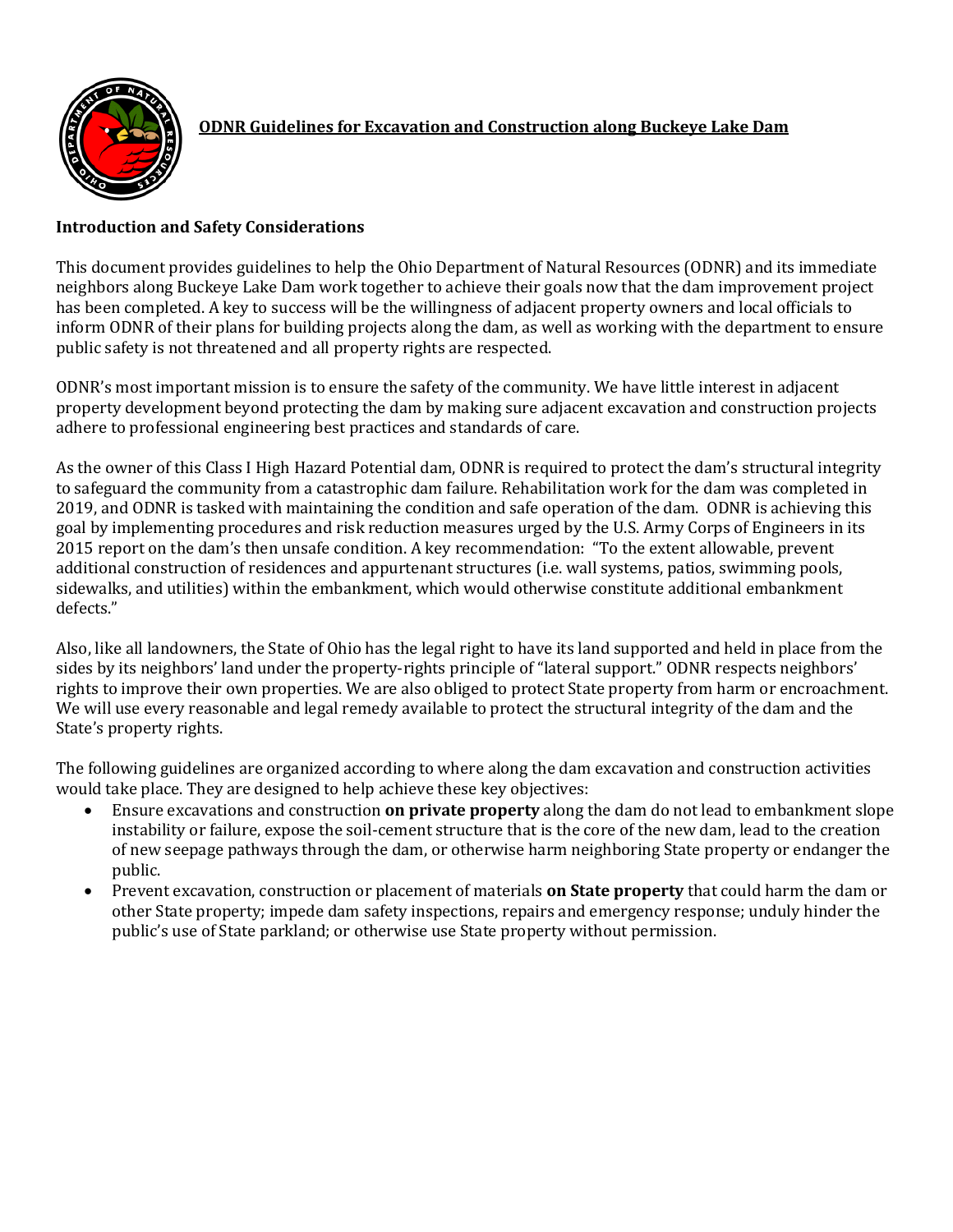#### **ODNR Guidelines for Excavation and Construction along Buckeye Lake Dam, page 2**



Typical Embankment Diagram

#### **1. Guidelines for adjacent property owners for work at the downstream toe of the downstream embankment slope**.

- Avoid excavations along the downstream toe of the downstream slope deeper than what is typical for single-family residential construction without a basement, or vertical post holes deeper than 4 feet.
	- o The downstream toe is generally the intersection of the downstream slope and the natural ground.
	- $\circ$  A typical foundation excavation should be a concrete slab on grade or a standard frost depth footer of 36 inches.
- Provide electronic boundary survey data and construction plans to the Buckeye Lake State Park Office before starting work.
	- o Boundary survey data from an Ohio registered professional surveyor.
	- $\circ$  ODNR will review the plans and may request additional information or changes, if needed.
	- o Please allow 30 working days for ODNR's review of the information.
- If the foundation design is deeper than a typical 36-inch-deep footer and over-excavation of the downstream toe is requested, provide additional details as needed to ensure the safety and structural integrity of the downstream toe.
	- $\circ$  Deeper excavations at the downstream toe designed and sealed by an Ohio registered professional engineer specializing in geotechnical engineering.
	- o Deck building and post hole digging will typically **not** need to be designed by a registered professional engineer.

## **2. Guidelines for adjacent property owners for work on the downstream slope of the embankment.**

- Avoid excavations into the downstream slope of the embankment deeper than what is typical for singlefamily residential construction without a basement.
	- $\circ$  The downstream slope is the area from the embankment crest, located just lakeward of the homes lining the dam, down the slope to the downstream toe.
	- o A typical foundation excavation should be a concrete slab on grade or a standard frost depth footer of 36 inches.
- Provide electronic boundary survey data and construction plans to the Buckeye Lake State Park Office before starting work.
	- o Boundary survey data from an Ohio registered professional surveyor.
	- $\circ$  ODNR will review the plans and may request additional information or changes, if needed.
	- o Please allow 30 working days for ODNR's review of the information.
- Provide details for proposed excavation and foundation construction in the downstream slope. These details are to ensure the safety and structural integrity of adjacent State property and the dam embankment crest.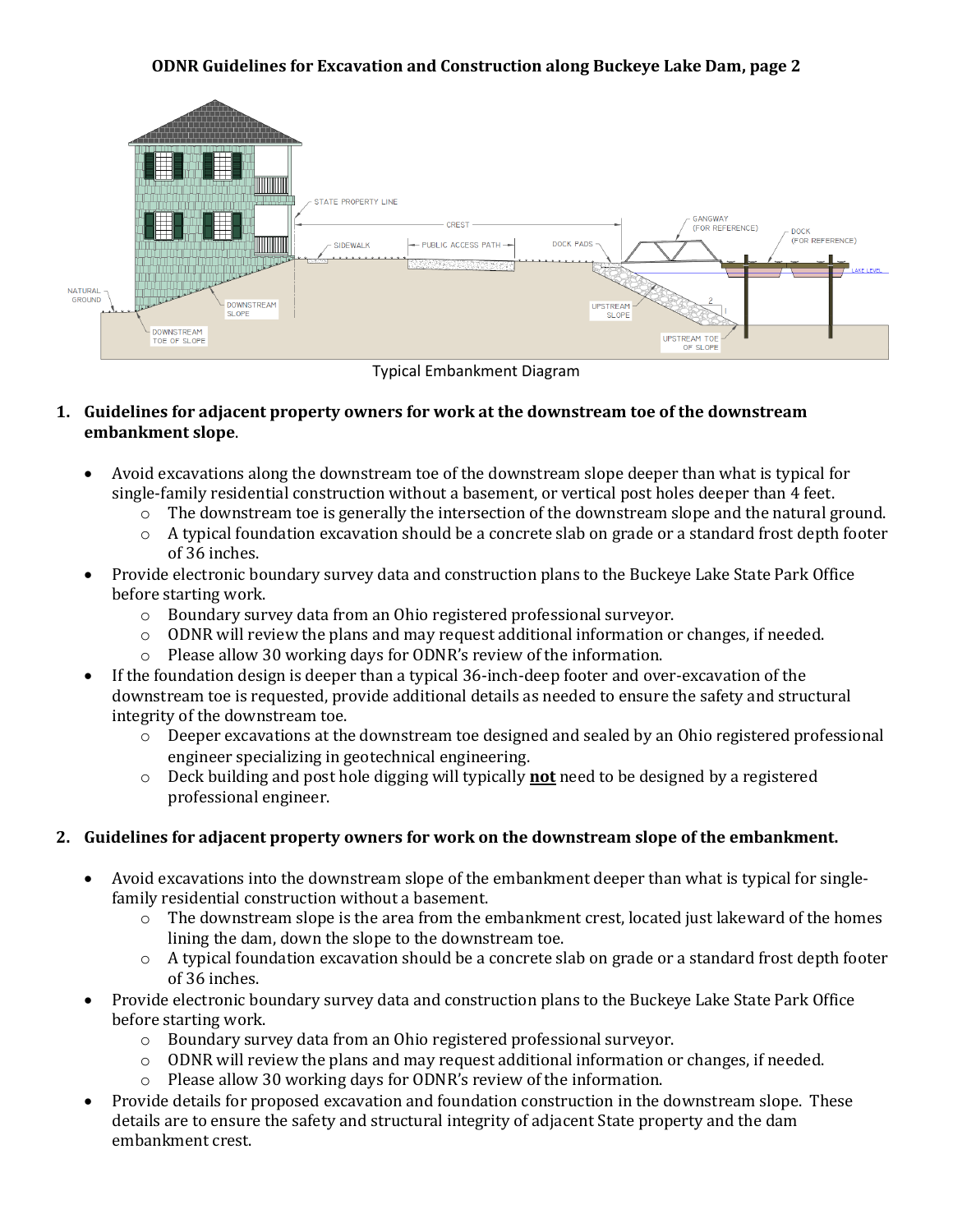## **ODNR Guidelines for Excavation and Construction along Buckeye Lake Dam, page 3**

- o Details should include lateral support design plans defining how neighboring State property will be supported during and after excavation.
- $\circ$  Design plans are especially important for wide excavations of the downstream embankment slope that are deeper than 3 feet.
- o Plans are designed and sealed by an Ohio registered professional engineer specializing in geotechnical engineering.
- o Deck building and post hole digging less than 24 inches in diameter will typically **not** need to be designed by a registered professional engineer.
- o At a minimum, design plans follow the Occupational Safety and Health Administration (OSHA) regulations for cut slope stability and support of excavation as outlined in 29 CFR 1926, Subpart P.
	- The existing embankment at Buckeye Lake Dam is granular soil that was mechanically placed as a fill and by its nature is considered "disturbed". Therefore, OSHA soil classifications "Stable Rock" and "Type A" soil from Table B-1 of 29 CFR 1926, Subpart P cannot be considered for design or be approved by ODNR.
- o Acceptable support of excavation methods (See Attachment 1):
	- Drilled pile and lagging (e.g. small diameter drilled shafts, auger cast piles, or drilled soldier piles)
	- Concrete masonry unit walls (CMU)
	- Steel sheeting braced excavation support
	- Composite sheeting braced excavation support
	- Other exterior braced excavation support
- o Unacceptable support of excavation methods:
	- **•** Driven shoring protection
	- Vibrated shoring protection
	- Anchored shoring protection
- o Monitoring of open excavation and support operations follow Occupational Safety and Health Administration (OSHA) regulations 29 CFR 1926.651(k) Inspections. Signs of distress or movement in the embankment must be addressed immediately with additional bracing or shoring protection measures prior to proceeding with building construction. ODNR must be notified immediately in the event of an embankment slope movement or failure.

## **3. Requirements for adjacent property owners for work on State property including the embankment crest, the upstream slope from the embankment crest into the lake, and other State land.**

- Property owners shall not undertake excavation, construction, placement of materials, or other activities described below on State property without written permission from ODNR.
	- $\circ$  State property includes the embankment crest and upstream dam slope, as well as several public access corridors extending from the downstream embankment toe up to the embankment crest.
	- $\circ$  The embankment crest and upstream slope is considered to be the area from the existing homes along the dam extending out into the lake to the farthest extent of the underwater rock riprap along the upstream toe.
- State property between the homes and the lake will generally be kept in turf grass by ODNR, with the exception of structures ODNR installed as part of the dam improvement project.
	- $\circ$  The exceptions include the residential sidewalk placed near the homes along the dam and the public access path on top of the new dam structure, both running the length of the dam.
	- o Exceptions also include the small concrete pads that mark the prescribed locations for any future privately installed docks along the front of the dam.
- The following activities on State property **may be allowed** with written permission from ODNR:
	- $\circ$  Property owners may obtain a License from ODNR authorizing the exclusive use of the crest of the dam between the State property line and the sidewalk for certain purposes that will not damage the dam and will still allow for its inspection and maintenance. Under the License, property owners:
		- Shall maintain the area
		- May install non-grouted, non-cemented pavers no larger than 8x8 inches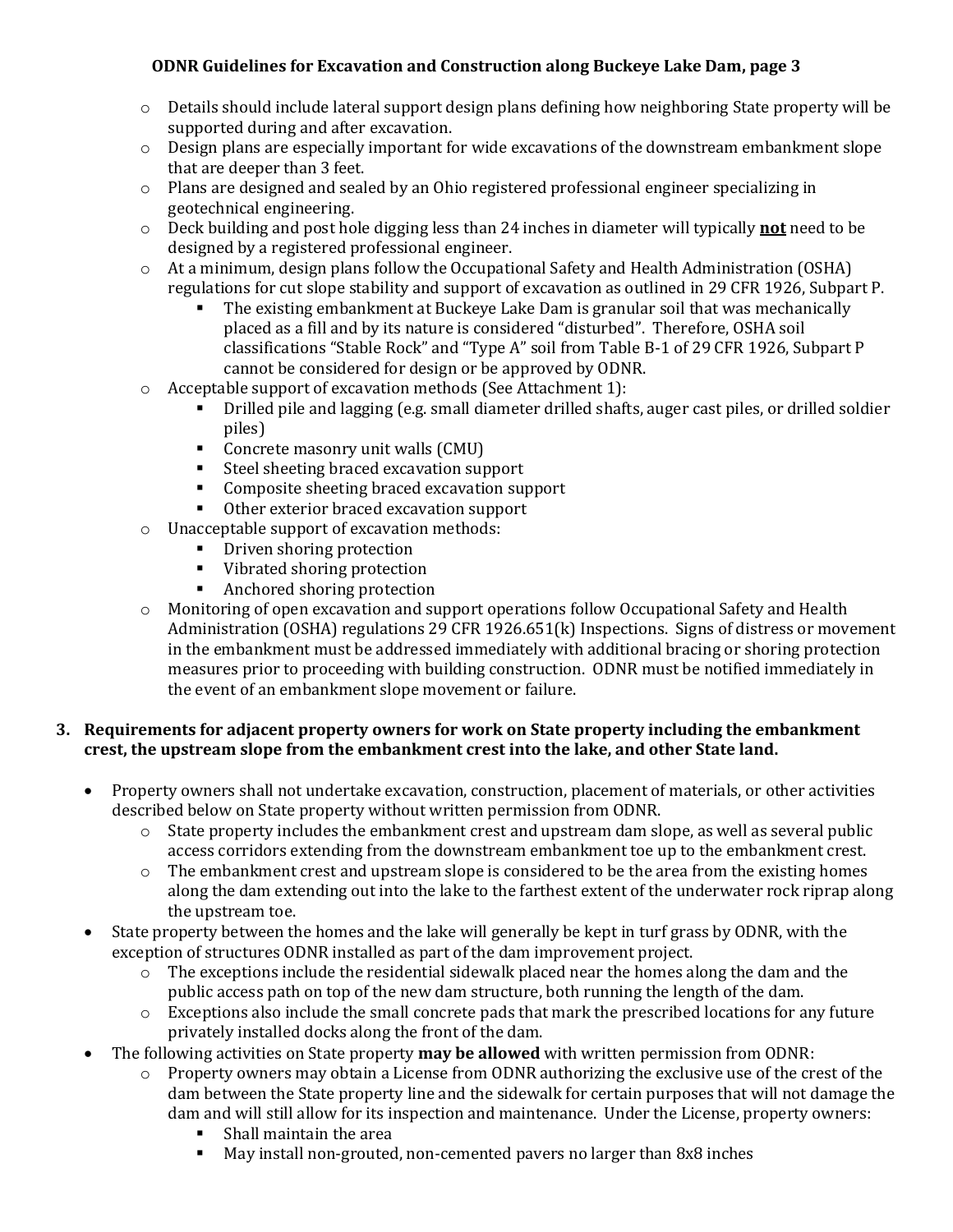## **ODNR Guidelines for Excavation and Construction along Buckeye Lake Dam, page 4**

- May plant flowers
- May place personal property limited in weight that can easily be removed by hand
- Shall not excavate deeper than 4 inches
- Shall not plant woody vegetation (trees, shrubs, bushes)
- Shall not place or construct heavy or permanent improvements, including decks; boardwalks; cantilevered structures; cemented stone or brick paths or patios; and concrete paths or patios.
- o Property owners shall obtain a Right of Entry from the Buckeye Lake State Park Office to use State property to temporarily stage supplies or light equipment needed for home maintenance when their access would otherwise not be feasible.
- Activities that encroach on State property or pose a safety risk to the dam or public **shall be prohibited**, including:
	- $\circ$  Placement of heavy loads above 1,500 pounds or use of heavy equipment on State property along the crest or upstream slope.
	- o Stockpiling excavated material along the embankment crest
	- $\circ$  Use of motorized vehicles on the residential sidewalk or access path except as used for handicapped accessibility in accordance with the Americans with Disabilities Act.
	- $\circ$  Overnight placement of personal property, including equipment and furniture, on State property, without written permission from ODNR.
	- o Penetrations of any kind into State property.
	- o Encroachments of any kind onto State property unless authorized by the License above.
	- $\circ$  Installation of dock pilings into the riprap rock under water along the dam's upstream slope.
	- $\circ$  Installation of fixed gang planks that cannot be easily removed for dam inspection and maintenance.
	- o Removal of survey flags, pins, monuments, and other items used to establish property lines.
	- o Removal of sod or turf from State property.

Thank you for your understanding as we continue to preserve Buckeye Lake for generations to come.